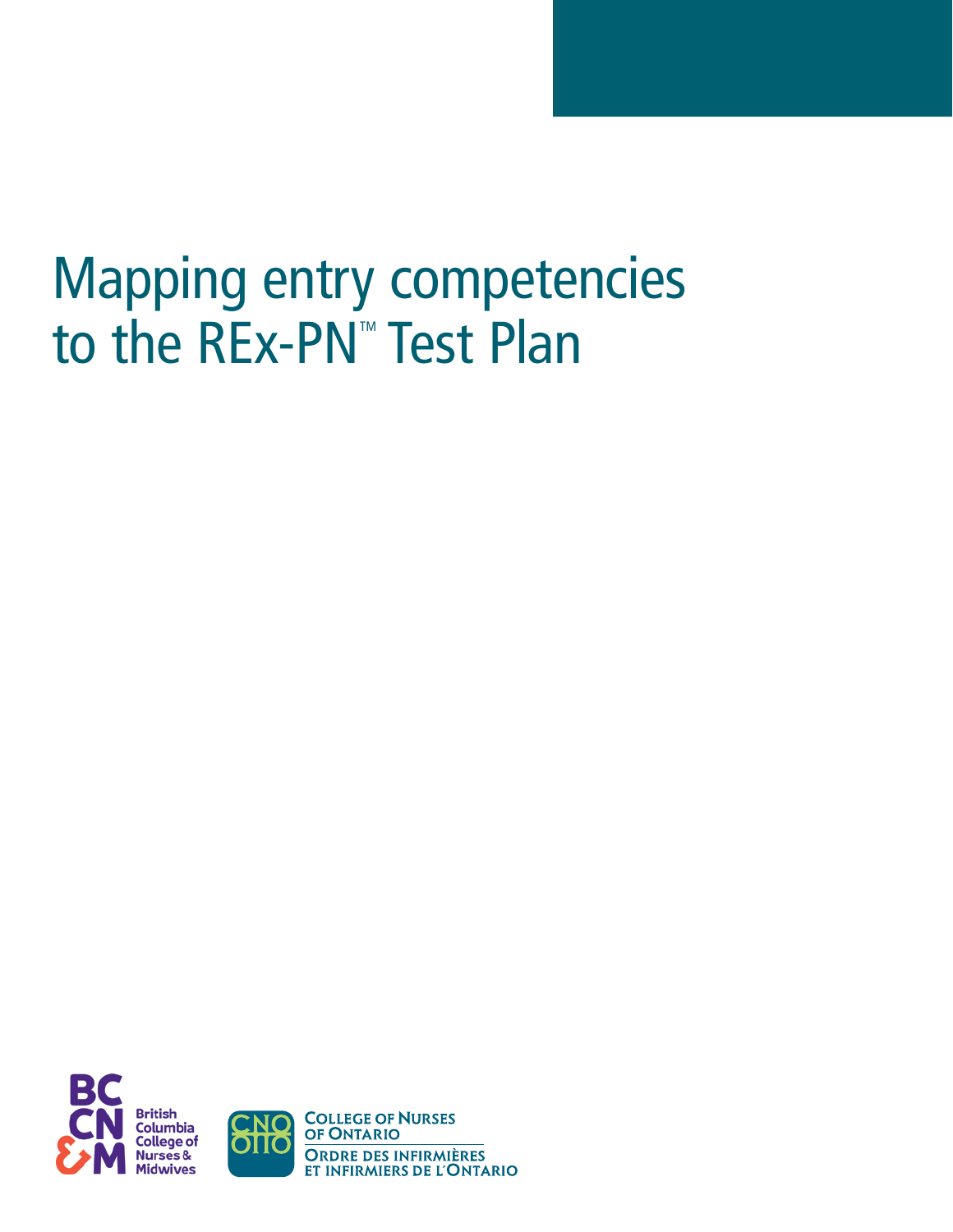# Purpose and Background

In this paper, the foundational entry-level/entry-to-practice competencies needed by LPNs/RPNs are compared with the content covered in the REx-PN Test Plan. The results show all but one of these competencies map to the REx-PN activity statements and corresponding content. The Test Plan will be a valuable tool for educators and students to use to help prepare for the REx-PN.

### Background

The Regulatory Exam – Practical Nurse (REx-PN) is a new entry-to-practice exam being developed by the British Columbia College of Nurses and Midwives (BCCNM), formerly the British Columbia College of Nursing Professionals (BCCNP), and the College of Nurses of Ontario (CNO) in partnership with the National Council of State Boards of Nursing (NCSBN). Beginning in January 2022, those applying to practice as licensed practical nurses (LPNs) in British Columbia or as Registered Practical Nurses (RPNs) in Ontario will need to pass the REx-PN. Passing the exam will show that applicants have the knowledge, skills and judgment to integrate needed competencies into their first year of practice. In British Columbia these competencies are referred to as [practical nurse entry-level competencies](https://www.bccnp.ca/becoming_a_nurse/Documents/BCCNP_Entry-Level_Competencies_for_LPNs.pdf) (ELCs), and in Ontario they are referred to as [entry-to-practice competencies](http://www.cno.org/globalassets/docs/reg/41042_entrypracrpn-2020.pdf) (ETPCs).

To begin developing the REx-PN, activities currently performed by LPNs/RPNs in their first year of practice in BC and Ontario were gathered and analyzed, along with information on the frequency of these activities and their level of importance to patient safety. The resulting [2019 REx-PN Practice Analysis](https://www.ncsbn.org/FINAL_RExPN_PA.pdf) was then used when developing the REx-PN Test Plan (also known as an exam blue-print). The test plan outlines the categories of content that will be tested on the REx-PN and the percentage of exam questions assigned to each category. It includes LPN/RPN activity statements and related content under each category that applicants can use to help prepare for the exam, and it provides other resources and instruction for educators in developing exam questions.

The REx-PN is only one of the entry requirements an applicant must meet. The other requirements (for example, program approval/recognition) would assess that all ELCs/ ETPCs are addressed in the curriculum. Like other entry-level exams, the REx-PN is not intended to test everything a student is taught in their education program, and does not test all competencies needed throughout a nurse's career. The regulatory exam is designed to measure that the applicant has the necessary knowledge, skills and judgement needed to practice nursing safely and effectively within their first year of practice.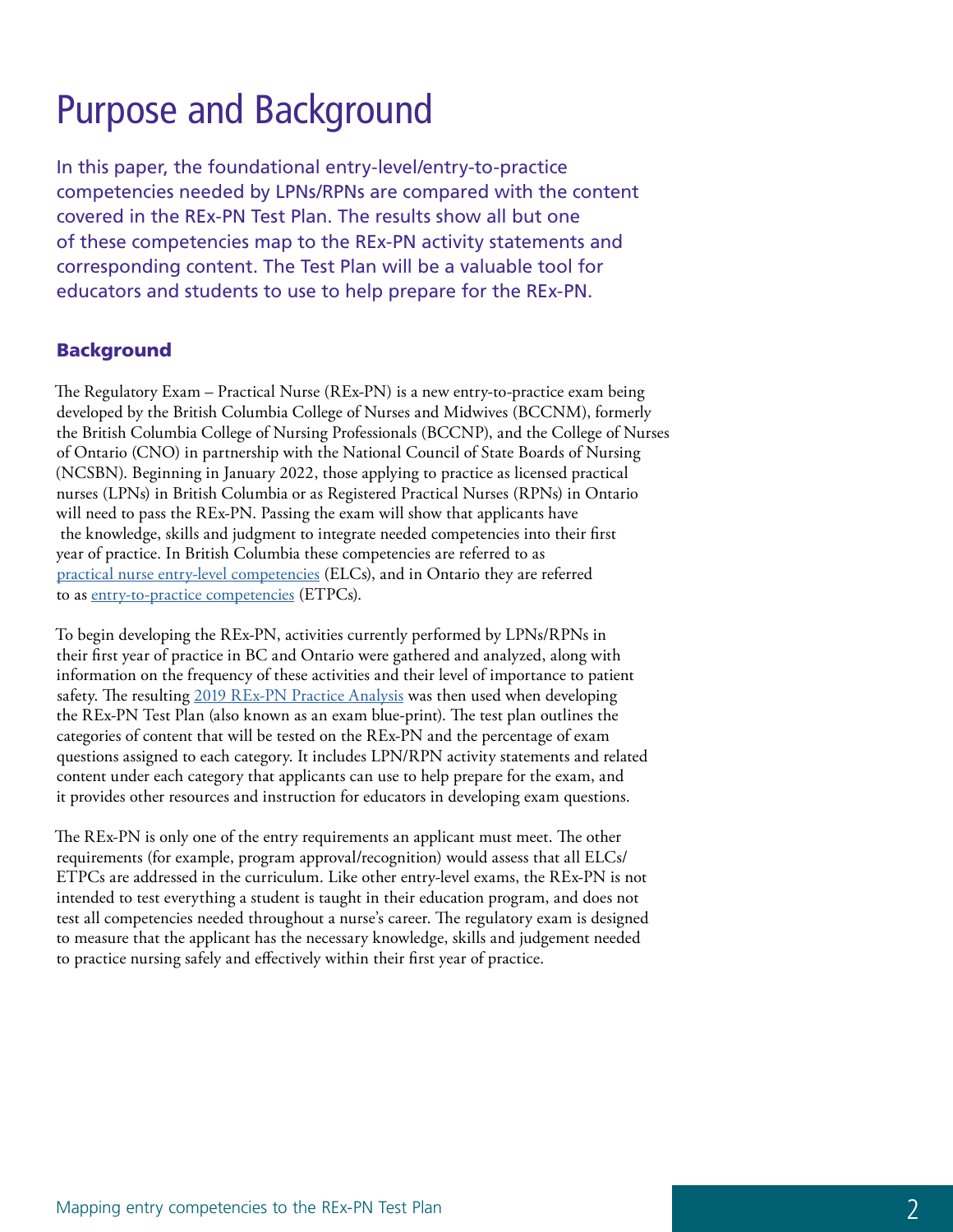# **Methods**

In November 2019, BCCNM and CNO staff with expertise in entry-level competencies and exam development held a two-day in-person mapping meeting with two LPN/RPN educators (one from BC and one from Ontario). Participants received copies of the 2019 ELCs/ETPCs, REx-PN Practice Analysis, and draft REx-PN Test Plan prior to the meeting.

The mapping analysis process was conducted as follows:

- Participants discussed the overall mapping objectives and reviewed the process for mapping. All participants confirmed their understanding of the process
- Participants were assigned to work in pairs; each educator worked with a regulator
- Each pair was assigned specific REx-PN activity statements and corresponding content statements. Within the pairs, each participant independently reviewed one REx-PN activity statement and corresponding content, and identified the various ELCs/ETPCs it aligned with
- Each pair then reviewed their assigned REx-PN activity statements to identify agreed-upon ELCs/ETPCs and discuss content where differences in mapping existed. Each pair discussed the relationships among these, looking for fit and alignment, and came to agreement on which ELCs/ETPCs mapped to the REx-PN analysis activity statements and content details
- Early in the process, the groups were brought together to clarify any questions and ensure all groups were completing the process as outlined
- Once the pair reached consensus on the content mapped to the REx-PN activity statement and corresponding content, the results were input into an Excel spreadsheet for all participants to review. An example is provided.

### Example: Mapping 2019 ELCs/ETPCs to REx-PN Activity Statement and Content

| <b>REX-PN Activity</b><br><b>Statement and Content</b>                                                                                                                                                   | 2019 ELCs/ETPCs                                                                                                                                          |
|----------------------------------------------------------------------------------------------------------------------------------------------------------------------------------------------------------|----------------------------------------------------------------------------------------------------------------------------------------------------------|
| <b>Pharmacological</b><br>and Parenteral<br><b>Therapies</b>                                                                                                                                             | 2 – Practises autonomously within legislated scope of practice                                                                                           |
|                                                                                                                                                                                                          | 5 – Practises within own level of competence. Applies principles of<br>client safety                                                                     |
| <b>Pharmacological Pain</b><br><b>Management Devices</b>                                                                                                                                                 | 16 – Maintains current knowledge about trends and issues that impact<br>the client, the licensed/registered practical nurse, the health-care team        |
| ■ Maintain pain control<br>devices (e.g., epidural,<br>client control<br>analgesia, peripheral<br>nerve catheter)*<br>o Evaluate and<br>document the client's<br>use and response<br>to pain medications | and the delivery of health services<br>35 – Documents according to established legislation, standards of<br>practice, ethics and organizational policies |
|                                                                                                                                                                                                          | 36 - Obtains informed consent to support client's informed decision-<br>making                                                                           |
|                                                                                                                                                                                                          | 51 – Applies principles of client safety                                                                                                                 |
|                                                                                                                                                                                                          | 61 - Demonstrates knowledge of nursing theory, pharmacology, health<br>sciences, humanities and ethics                                                   |
| o Identify signs<br>and symptoms of<br>complications of<br>pain control devices                                                                                                                          | 62 – Applies knowledge of pharmacology and principles of safe<br>medication practice                                                                     |

\*Links directly to Practice Analysis Statements (\*Activity Statements used in the 2019 British Columbia and Ontario PN practice analysis)

### Mapping entry competencies to the REx-PN Test Plan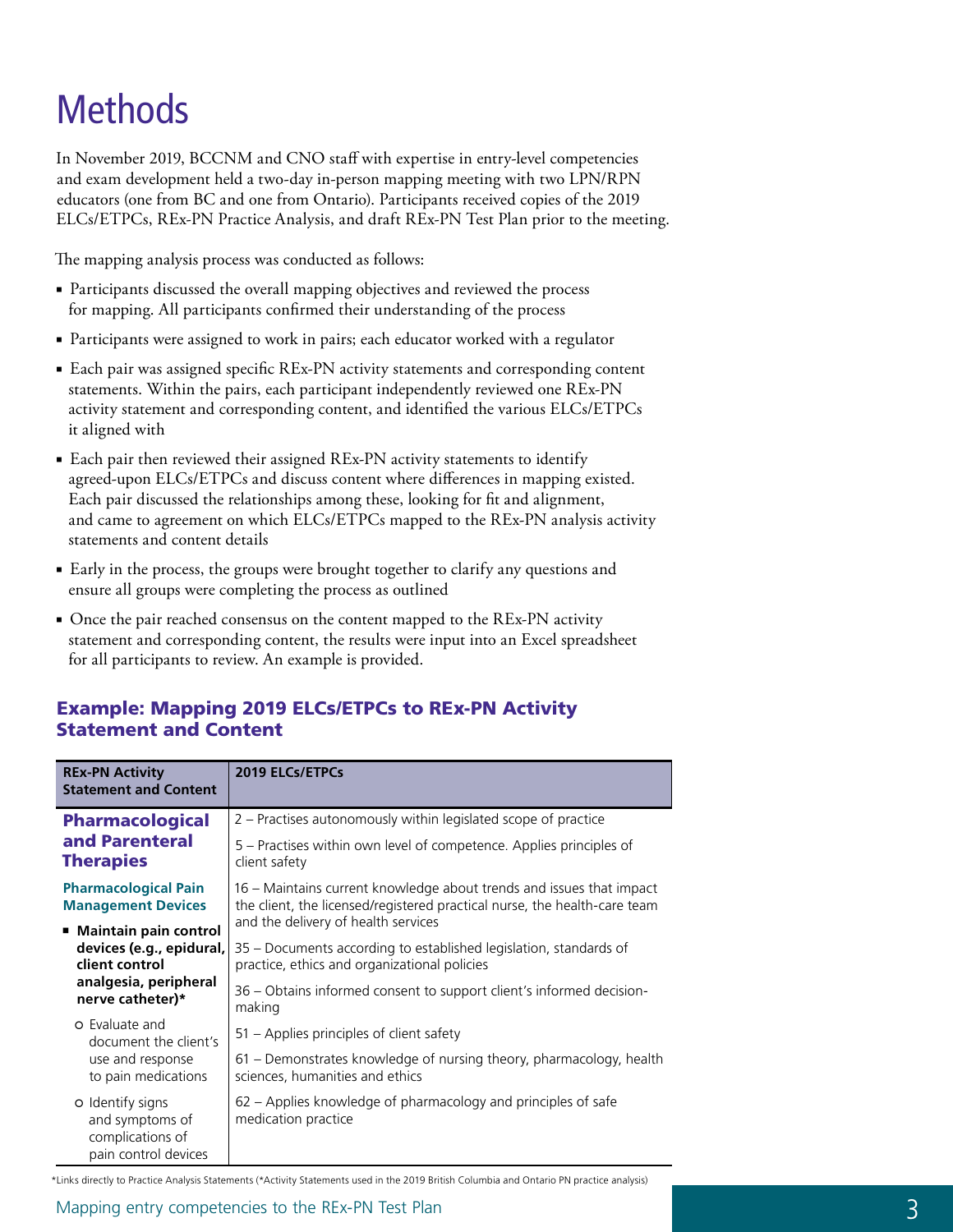Appendix A contains a few more mapping examples.

After the mapping of ELCs/ETPCs to REx-PN Test Plan practice activity statements and corresponding content was completed at the in-person mapping analysis, further analysis was done to analyze coverage for each ELC/ETPC. Reverse mapping was conducted to analyze the coverage of REx-PN content for each ELC/ETPC. See the example below.

### Example: Mapping REx-PN Test Plan Practice Activity Statement and Content to 2019 ELCs/ETPCs

| 2019 ELCs/ETPCs                                                                                        | <b>REx-PN Test Plan Practice Activity Statement and Content</b>                                             |
|--------------------------------------------------------------------------------------------------------|-------------------------------------------------------------------------------------------------------------|
| 18 - Recognizes, responds<br>and reports own and<br>others' near misses, errors<br>and adverse events. | <b>Management of Care</b>                                                                                   |
|                                                                                                        | <b>Legal Rights and Responsibilities</b>                                                                    |
|                                                                                                        | ■ Respond to the unsafe practice of a health care provider<br>(e.g., intervene, report)*                    |
|                                                                                                        | <b>Quality Improvement</b>                                                                                  |
|                                                                                                        | ■ Participate in performance improvement projects and quality<br>improvement processes*                     |
|                                                                                                        | o Report identified client care issues/problems to appropriate<br>personnel                                 |
|                                                                                                        | <b>Safety and Infection Control</b>                                                                         |
|                                                                                                        | <b>Reporting of Incident/Event/Irregular Occurrence/Variance</b>                                            |
|                                                                                                        | ■ Identify practice errors/near misses and intervene*                                                       |
|                                                                                                        | o Identify need/situation where reporting of incident/event/irregular<br>occurrence/variance is appropriate |
|                                                                                                        | o Evaluate response to error/event/occurrence                                                               |

\*Links directly to Practice Analysis Statements (\*Activity Statements used in the 2019 British Columbia and Ontario PN practice analysis)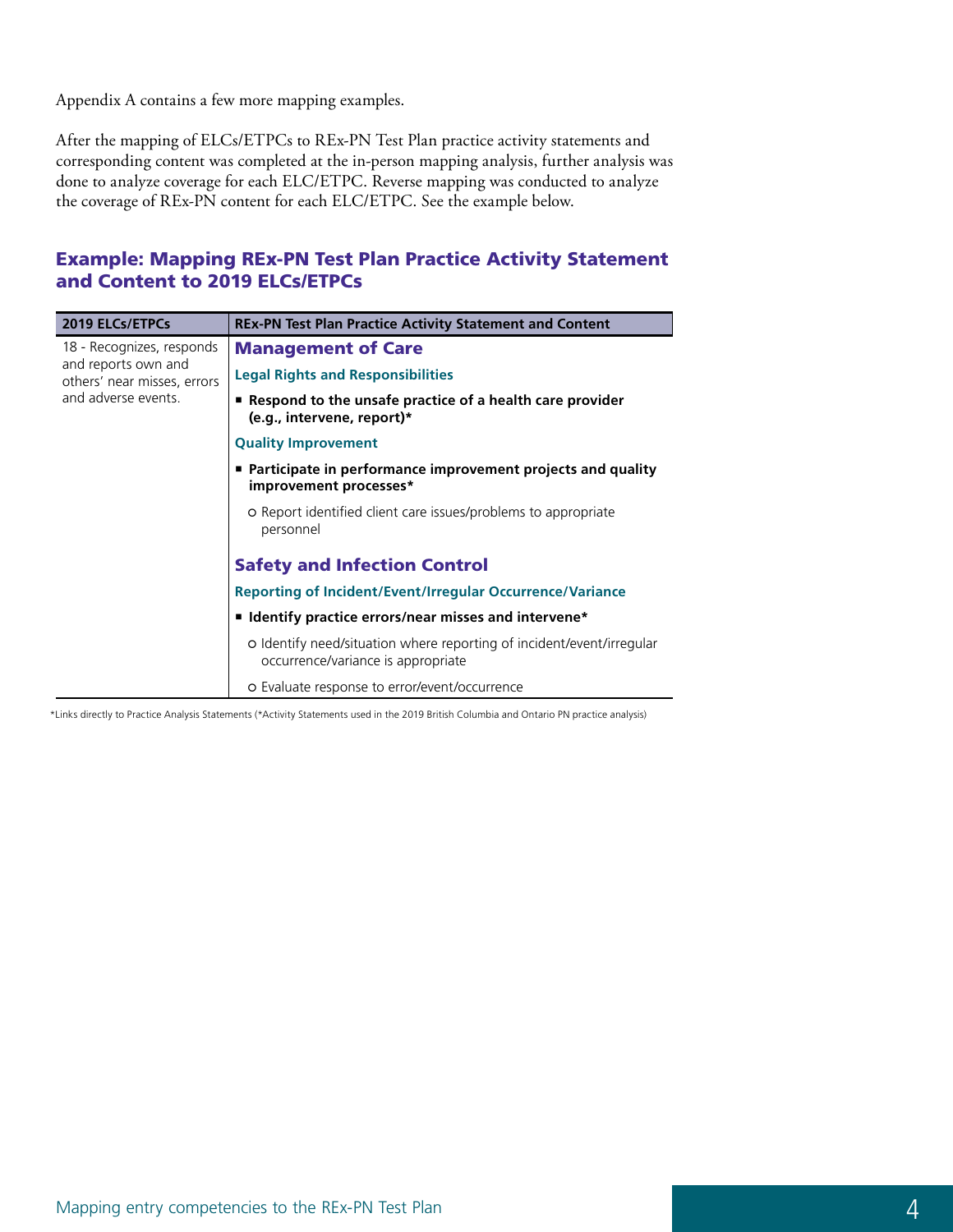# **Results**

This analysis shows that the REx-PN Test Plan aligns with the competencies LPNs/RPNs need in their first year of practice. All but one (98.7%) of ELCs/ETPCs map to the REx-PN activity statements and corresponding content. The one ELC/ETPC that did not map to the REx-PN Test Plan was #19 **Distinguishes between the mandates of regulatory bodies, professional association and unions**.

The Test Plan will be a valuable tool for educators and students to use to help prepare for the REx-PN.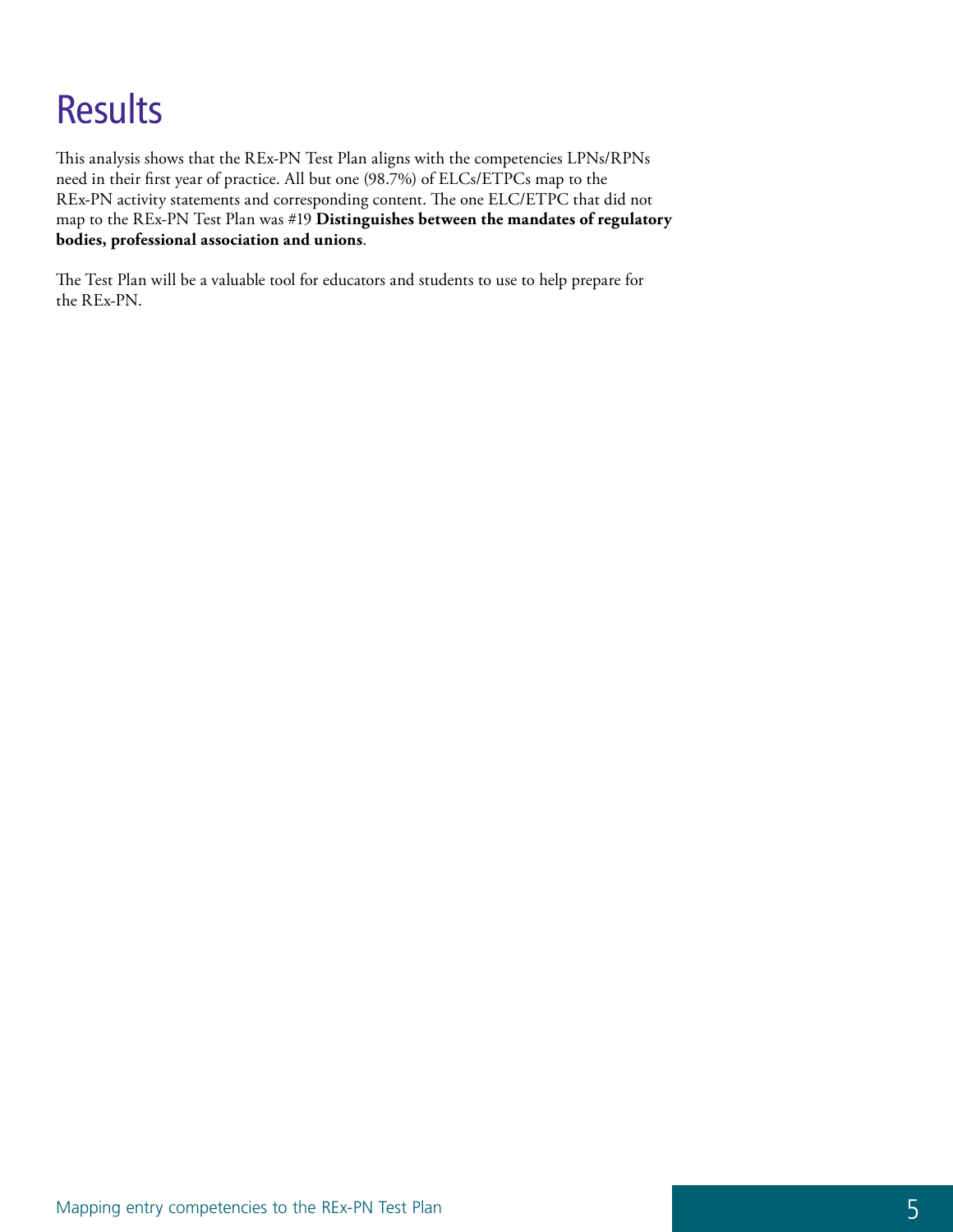# Appendix A

## Competency Mapping Examples for LPN ELCs/RPN ETPCs Mapping Paper

The following table represents a sample of the mapping of ELCs/ETPCs to the REx-PN practice analysis activity statements/related content, which form the framework of the test plan for the REx-PN. The column on the left lists an LPN ELC/RPN ETPC statement for practical nurses. Three competencies (#6, 37 and 70) were selected to use in this sample table to demonstrate how they map to the REx-PN test plan. The statements are organized into one of five categories (Professional Practice, Foundations of Practice, Collaborative Practice, Legal Practice and Ethical Practice), three of which are shown in this table.

The column on the right represents the practice activity statements/related content (**bold** and asterisk\*), which are grouped into Client Needs Categories (e.g., Health Promotion and Maintenance, Psychosocial Integrity) and subcategories (e.g., Developmental Stages and Transitions, Therapeutic Communication).

| <b>Practical Nurse</b><br><b>Competency Statement</b><br>(ELC/ETPC)                    | REx-PN Test Plan practice analysis activity statements/related<br>content                                 |
|----------------------------------------------------------------------------------------|-----------------------------------------------------------------------------------------------------------|
| <b>Professional Practice</b>                                                           |                                                                                                           |
| 6. Initiates, maintains and<br>terminates the therapeutic<br>nurse-client relationship | <b>Health Promotion and Maintenance</b>                                                                   |
|                                                                                        | <b>Developmental Stages and Transitions</b>                                                               |
|                                                                                        | <b>E</b> Identify barriers to communication*                                                              |
|                                                                                        | <b>Psychosocial Integrity</b>                                                                             |
|                                                                                        | <b>Therapeutic Communication</b>                                                                          |
|                                                                                        | ■ Use therapeutic communication techniques*                                                               |
|                                                                                        | o Assess verbal and nonverbal client communication needs                                                  |
|                                                                                        | o Respect the client's personal values and beliefs                                                        |
|                                                                                        | o Allow time to communicate with the client                                                               |
|                                                                                        | o Encourage client to verbalize feelings (e.g., fear, discomfort)                                         |
|                                                                                        | o Evaluate the effectiveness of communications with the client                                            |
|                                                                                        | <b>Therapeutic Environment</b>                                                                            |
|                                                                                        | o Identify external factors that may interfere with client recovery<br>(e.g., stressors, family dynamics) |
|                                                                                        | o Make client room assignments that support the therapeutic milieu                                        |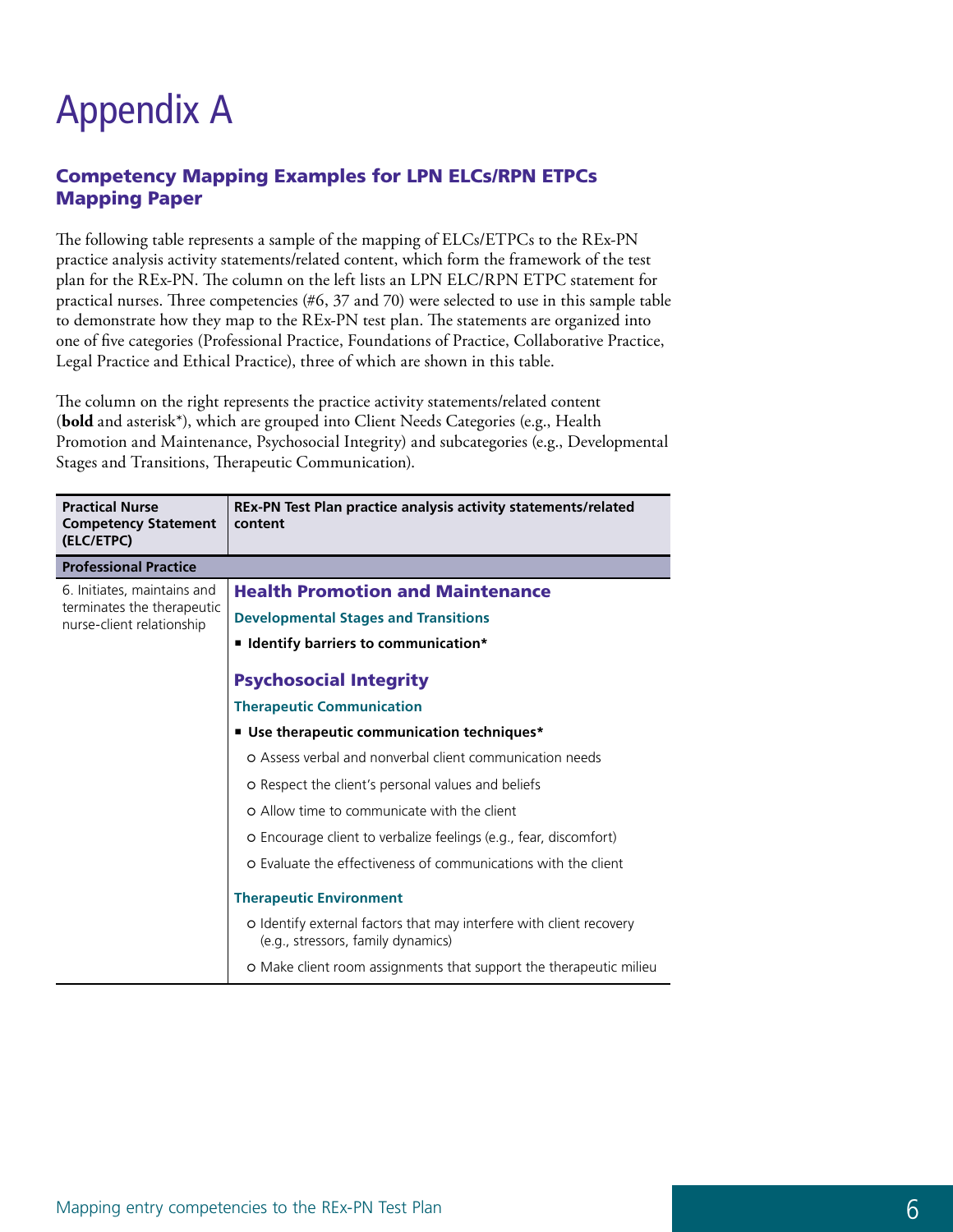37. Completes comprehensive health assessments of clients across the lifespan

#### Safety and Infection Control

#### **Accident/Error/Injury Prevention**

■ **Assess client for allergies and sensitivities and intervene as needed\*** 

#### Health Promotion and Maintenance

#### **Developmental Stages and Transitions**

- Assess client's growth and development throughout **the lifespan\*** 
	- o Identify expected physical, cognitive and psychosocial stages of development
	- o Identify expected body image changes associated with client developmental age (e.g., aging, pregnancy)
	- o Compare client development to expected age/developmental stage and report any deviations
	- o Assess impact of change on family system (e.g., one-parent family, divorce, ill family member)
	- o Recognize cultural and religious influences that may impact family functioning
	- o Assist client to cope with life transitions (e.g., attachment to newborn, parenting, puberty, retirement)
	- o Modify approaches to care in accordance with client developmental stage (use age appropriate explanations of procedures and treatments)
	- o Provide education to client/staff members about expected age-related changes and age-specific growth and development (e.g., developmental stages)
	- o Evaluate client's achievement of expected developmental level (e.g., developmental milestones)
	- o Evaluate impact of expected body image changes on client and family

#### **Ante/Intra/Postpartum and Newborn Care**

#### ■ **Provide prenatal care and education\***

- o Calculate expected delivery date
- o Check fetal heart rate during routine prenatal exams
- o Identify signs of potential prenatal complications
- **Provide care and education to an antepartum client\*** 
	- o Assess client's psychosocial response to pregnancy (e.g., support systems, perception of pregnancy, coping mechanisms)
	- o Recognize cultural differences in childbearing practices

#### ■ **Provide care and education to a client in labour\***

o Identify, assess and refer a client in labour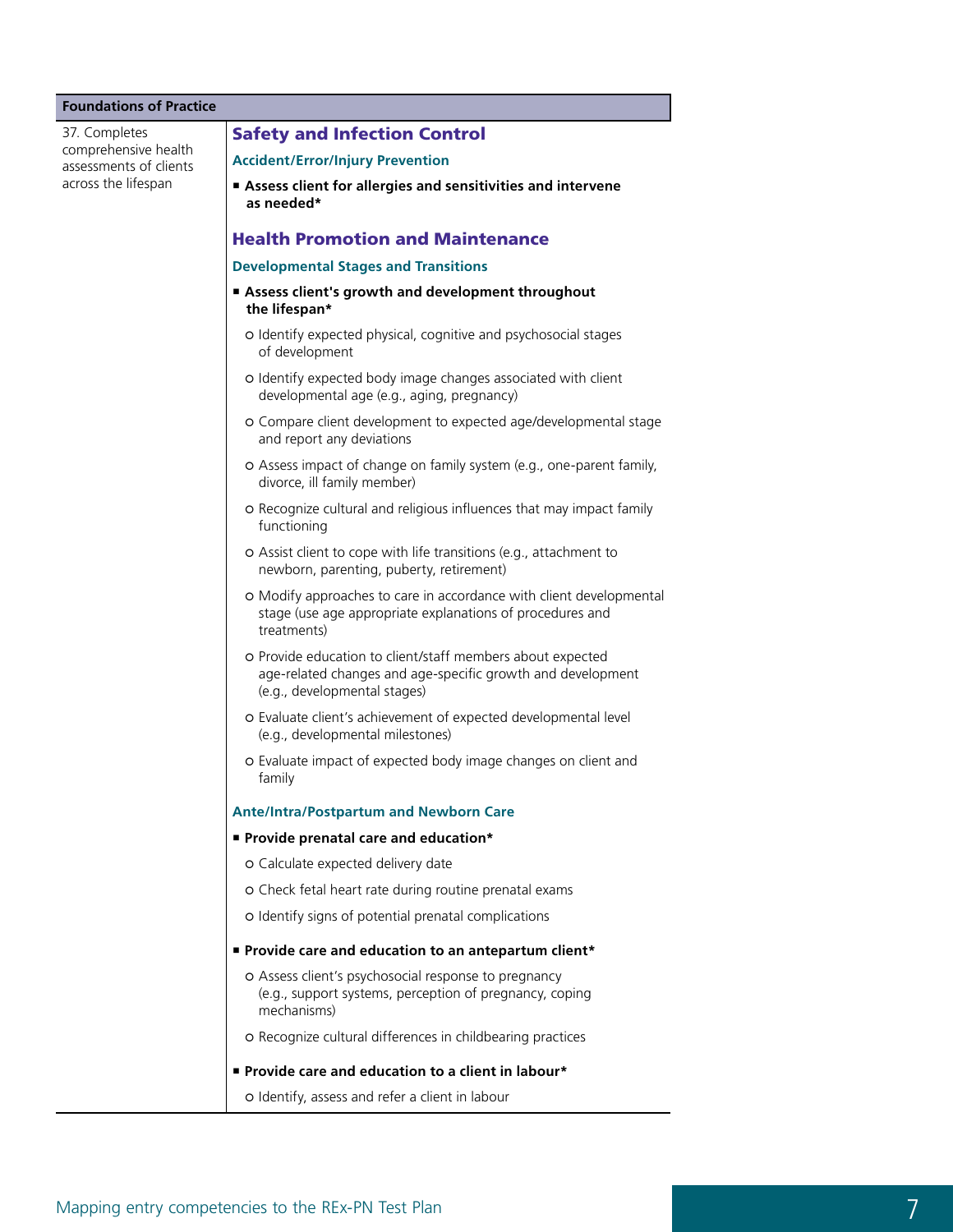| <b>Foundations of Practice</b>                                        |                                                                                                                                                              |
|-----------------------------------------------------------------------|--------------------------------------------------------------------------------------------------------------------------------------------------------------|
| 37. Completes                                                         | " Provide postpartum care and education*                                                                                                                     |
| comprehensive health<br>assessments of clients<br>across the lifespan | o Assess client for symptoms of postpartum complications<br>(e.g., hemorrhage, infection)                                                                    |
|                                                                       | o Assist client with performing/learning newborn care (e.g, feeding)                                                                                         |
|                                                                       | o Provide discharge instructions (e.g., postpartum and newborn care)                                                                                         |
|                                                                       | o Evaluate client's ability to care for the newborn                                                                                                          |
|                                                                       | <b>Health Promotion/Disease Prevention</b>                                                                                                                   |
|                                                                       | Assess client about determinants of health and implement<br>interventions*                                                                                   |
|                                                                       | o Identify risk factors for disease/illness (e.g., age, gender, ethnicity,<br>lifestyle)                                                                     |
|                                                                       | Assess client's readiness to learn, learning preferences<br>and barriers to learning*                                                                        |
|                                                                       | <b>Health Screening</b>                                                                                                                                      |
|                                                                       | Perform preventative screening assessments (e.g., vision,<br>hearing, cognitive, nutrition)*                                                                 |
|                                                                       | o Apply knowledge of pathophysiology to health screening                                                                                                     |
|                                                                       | o Identify risk factors linked to ethnicity (e.g., hypertension, diabetes)                                                                                   |
|                                                                       | o Perform health history/health and risk assessments (e.g., lifestyle,<br>family and genetic history)                                                        |
|                                                                       | o Use appropriate procedure and interviewing techniques when<br>taking the client health history                                                             |
|                                                                       | <b>High Risk Behaviours</b>                                                                                                                                  |
|                                                                       | <b>Educate client about prevention and treatment of high-</b><br>risk health behaviours (e.g., smoking cessation, safe sexual<br>practice, needle exchange)* |
|                                                                       | o Assess client lifestyle practice risks that may impact health<br>(e.g., excessive sun exposure, lack of regular exercise)                                  |
|                                                                       | <b>Lifestyle Choices</b>                                                                                                                                     |
|                                                                       | o Assess client's lifestyle choices                                                                                                                          |
|                                                                       | o Assess client's attitudes/perceptions on sexuality                                                                                                         |
|                                                                       | o Assess client's need/desire for contraception                                                                                                              |
|                                                                       | Self-Care                                                                                                                                                    |
|                                                                       | Assess client ability to manage care in home environment and<br>plan care accordingly*                                                                       |
|                                                                       | o Consider client self-care needs before developing or revising care<br>plan                                                                                 |
|                                                                       | <b>Techniques of Physical and Psychosocial Assessment</b>                                                                                                    |
|                                                                       | Perform comprehensive health assessments*                                                                                                                    |
|                                                                       | o Apply knowledge of nursing procedures and psychomotor skills to<br>techniques of physical assessment                                                       |
|                                                                       | o Choose physical assessment equipment and technique appropriate                                                                                             |

for the client (e.g., age of client, measurement of vital signs)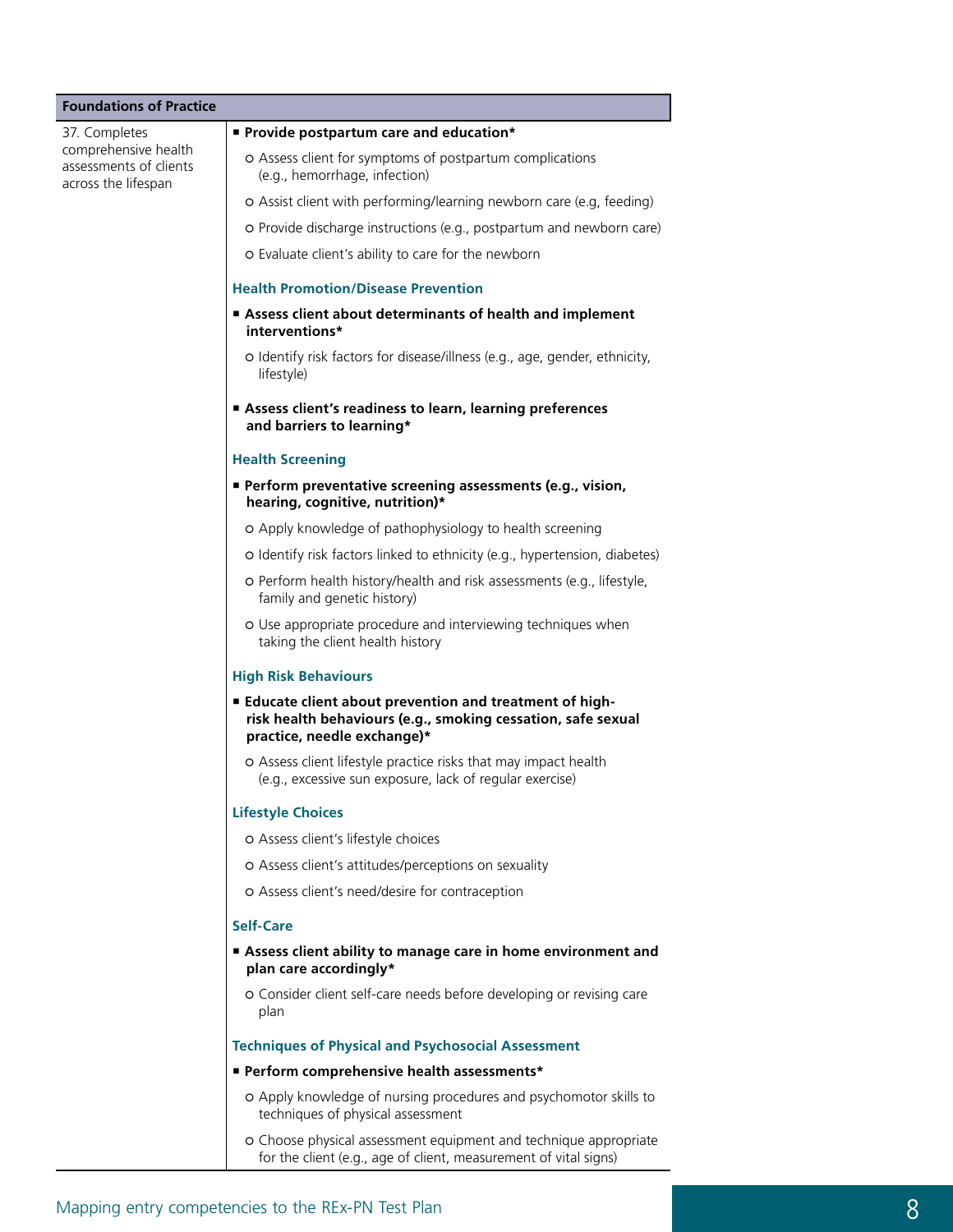37. Completes comprehensive health assessments of clients across the lifespan

#### Psychosocial Integrity

#### **Abuse/Neglect**

- **Assess client for abuse or neglect and intervene\***
- o Identify risk factors for domestic, child, elder abuse/neglect and sexual abuse

#### **Behavioural Interventions**

- Manage and support clients with emotional/behavioural **issues\*** 
	- o Assess client's appearance, mood and psychomotor behaviour and identify/respond to inappropriate/abnormal behaviour

#### **Coping Mechanisms**

■ Assess client's ability to cope with life changes and provide **support\*** 

o Assess client's support systems and available resources

- o Assess client's ability to adapt to temporary/permanent role changes
- o Assess client's reaction to a diagnosis of acute or chronic mental illness (e.g., rationalization, hopefulness, anger)
- Assist client to cope/adapt to stressful events and changes in **health status\*** 
	- o Identify situations which may necessitate role changes for a client (e.g., spouse with chronic illness, death of parent)

#### **Crisis Intervention**

■ Assess the potential for violence/aggression and use safety **precautions\*** 

o Identify the client in crisis

#### **Cultural Awareness/Cultural Influences on Health**

- **Incorporate client cultural practices and beliefs when planning and providing care\*** 
	- o Assess the importance of client culture/ethnicity when planning/ providing/evaluating care
	- o Recognize cultural issues that may impact the client's understanding/acceptance of psychiatric diagnosis
	- o Respect cultural background/practices of the client

#### **End-of-Life Care**

- **Provide end-of-life care to clients\*** 
	- o Assess client's ability to cope with end-of-life interventions
	- o Identify end-of-life needs of the client (e.g., financial concerns, fear, loss of control, role changes)
	- o Recognize the need for and provide psychosocial support to the family/caregiver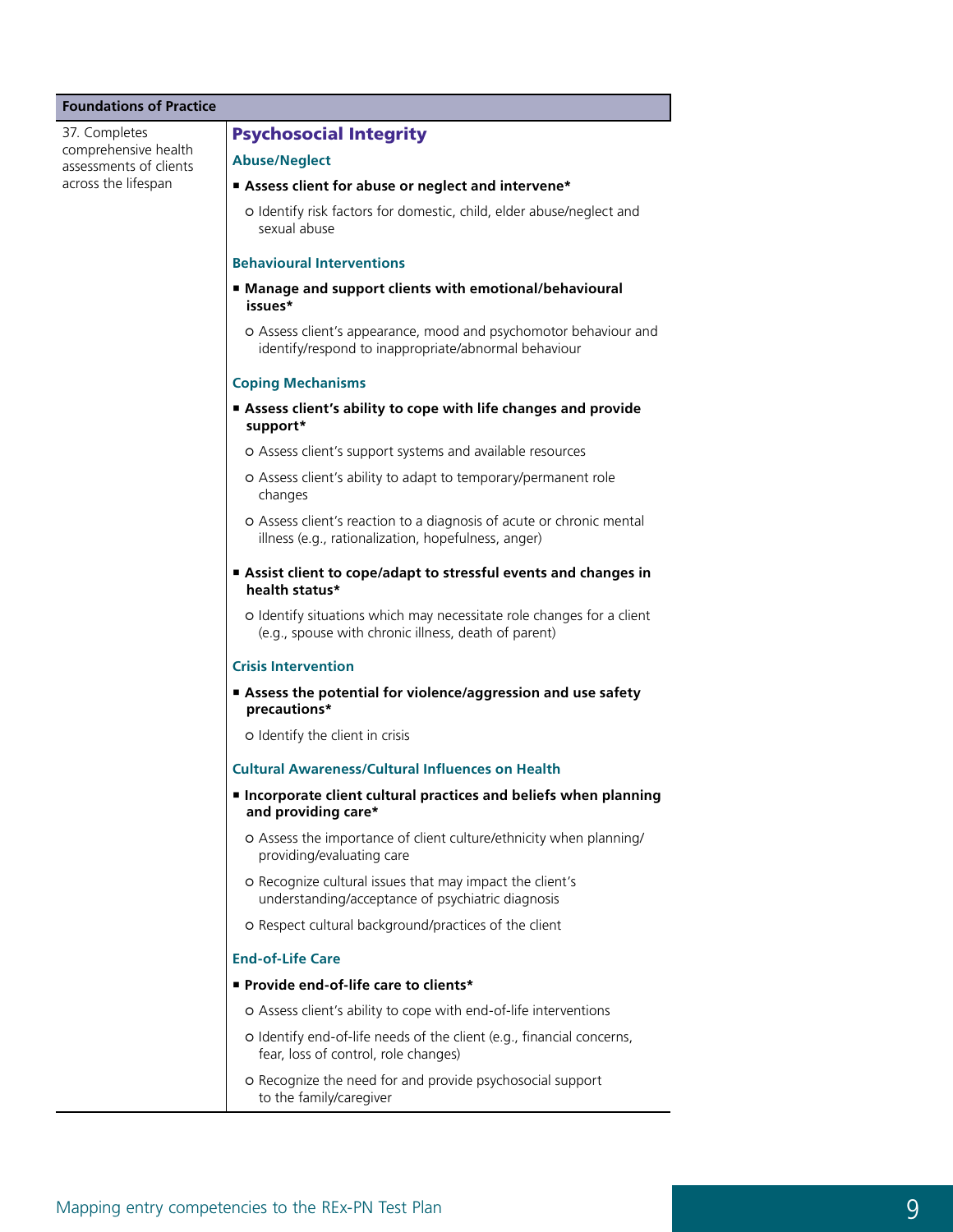| <b>Foundations of Practice</b>                                                         |                                                                                                                                                                                                  |
|----------------------------------------------------------------------------------------|--------------------------------------------------------------------------------------------------------------------------------------------------------------------------------------------------|
| 37. Completes<br>comprehensive health<br>assessments of clients<br>across the lifespan | <b>Family Dynamics</b>                                                                                                                                                                           |
|                                                                                        | Assess family dynamics to determine care plan*                                                                                                                                                   |
|                                                                                        | o Assess barriers/stressors that impact family functioning (e.g.,<br>meeting client care needs, divorce)                                                                                         |
|                                                                                        | o Assess parental techniques related to discipline                                                                                                                                               |
|                                                                                        | <b>Mental Health Concepts</b>                                                                                                                                                                    |
|                                                                                        | Provide care and support to clients with acute and chronic<br>mental health disorders*                                                                                                           |
|                                                                                        | o Recognize client use of defense mechanisms                                                                                                                                                     |
|                                                                                        | o Assess client for alterations in mood, judgment, cognition and<br>reasoning                                                                                                                    |
|                                                                                        | <b>Explore reasons for client non-adherence with treatment</b><br>plan*                                                                                                                          |
|                                                                                        | o Assess client adherence to treatment plan                                                                                                                                                      |
|                                                                                        | <b>Religious and Spiritual Influences on Health</b>                                                                                                                                              |
|                                                                                        | o Identify the emotional problems of client or client needs that are<br>related to religious/spiritual beliefs (e.g., spiritual distress, conflict<br>between recommended treatment and beliefs) |
|                                                                                        | o Assess and plan interventions that meet the client's emotional and<br>spiritual needs                                                                                                          |
|                                                                                        | <b>Stress Management</b>                                                                                                                                                                         |
|                                                                                        | Recognize client stressors that affect care*                                                                                                                                                     |
|                                                                                        | ■ Recognize nonverbal cues to physical and/or psychological<br>stressors*                                                                                                                        |
|                                                                                        | Recognize health care provider stressors that affect client<br>care*                                                                                                                             |
|                                                                                        | <b>Substance Use and Other Disorders and Dependencies</b>                                                                                                                                        |
|                                                                                        | Assess client for substance misuse, dependency, withdrawal or<br>toxicities, and intervene*                                                                                                      |
|                                                                                        | o Assess client's reactions to the diagnosis/treatment of substance-<br>related disorder                                                                                                         |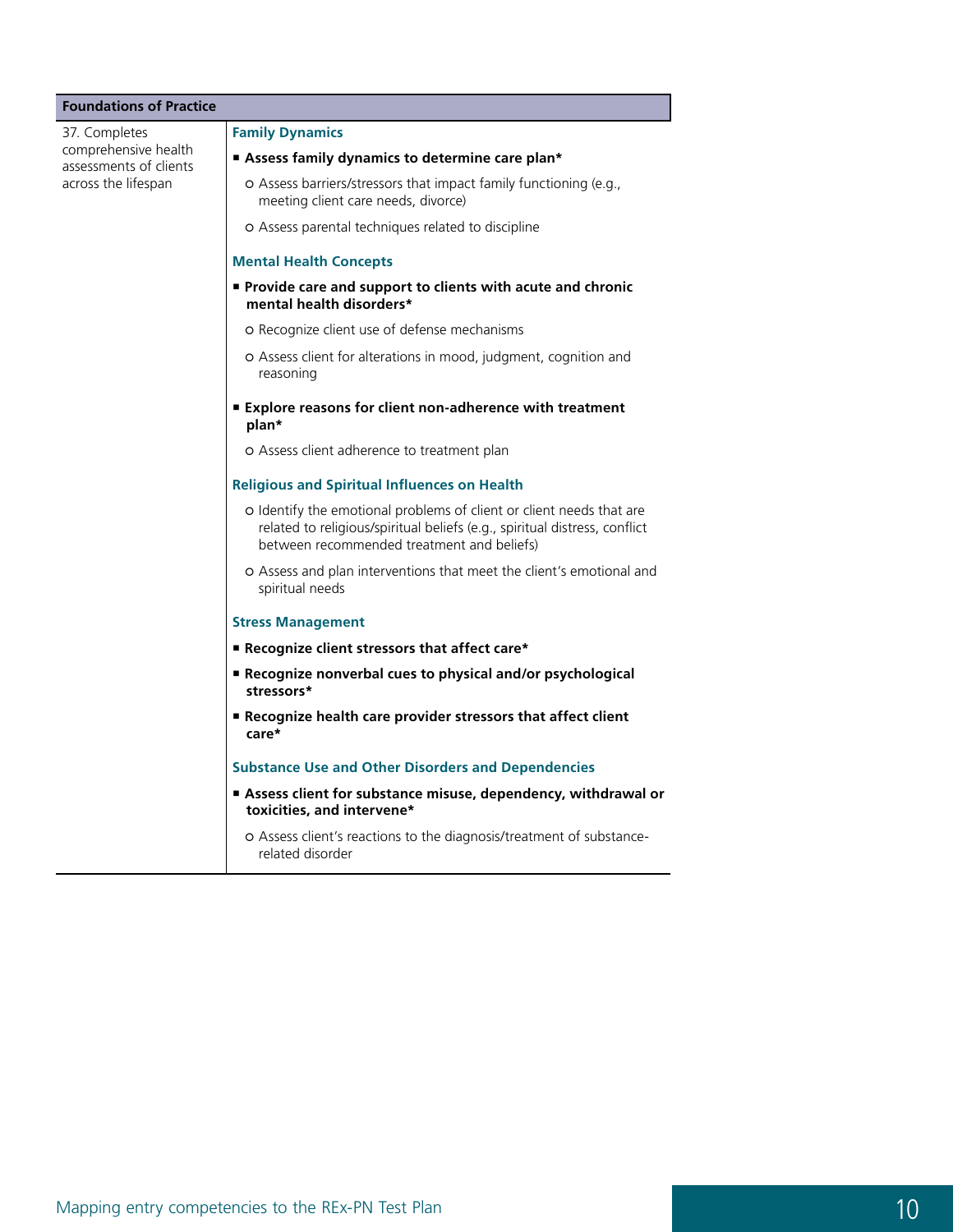37. Completes comprehensive health assessments of clients across the lifespan

#### Basic Care and Comfort

#### **Assistive Devices**

- **Educate and assist client to compensate for a physical or sensory impairment (e.g., assistive devices, positioning, compensatory techniques)\***
- o Assess the client for actual/potential difficulty with communication and speech/vision/hearing problems
- o Assess the client's use of assistive devices (e.g., prosthetic limbs, hearing aid)

#### **Elimination**

■ Assess client elimination and intervene<sup>\*</sup>

#### **Mobility/Immobility**

■ Apply, maintain, or remove orthopedic devices (e.g., traction, **splints, braces)\*** 

o Assess the client for mobility, gait, strength and motor skills

- **Perform skin assessment and/or implement measures to maintain skin integrity\*** 
	- o Identify complications of immobility (e.g., skin breakdown, contractures)

#### **Non-Pharmacological Comfort Interventions**

■ **Assess client for pain and intervene\*** 

o Assess the client's need for palliative care/symptom management or non-curative treatments

#### **Nutrition and Oral Hydration**

- **Monitor the client's nutritional status\*** 
	- o Assess client ability to eat (e.g., chew, swallow)
	- o Assess client for actual/potential specific food and medication interactions
- **Assess and maintain site care for client with enteral tubes\***
- **Assess client intake and output and intervene\***

#### **Personal Hygiene**

■ Assess client ability to perform activities of daily living **and intervene\*** 

o Assess the client for personal hygiene habits/routine

#### **Rest and Sleep**

■ **Assess client sleep/rest pattern and intervene\***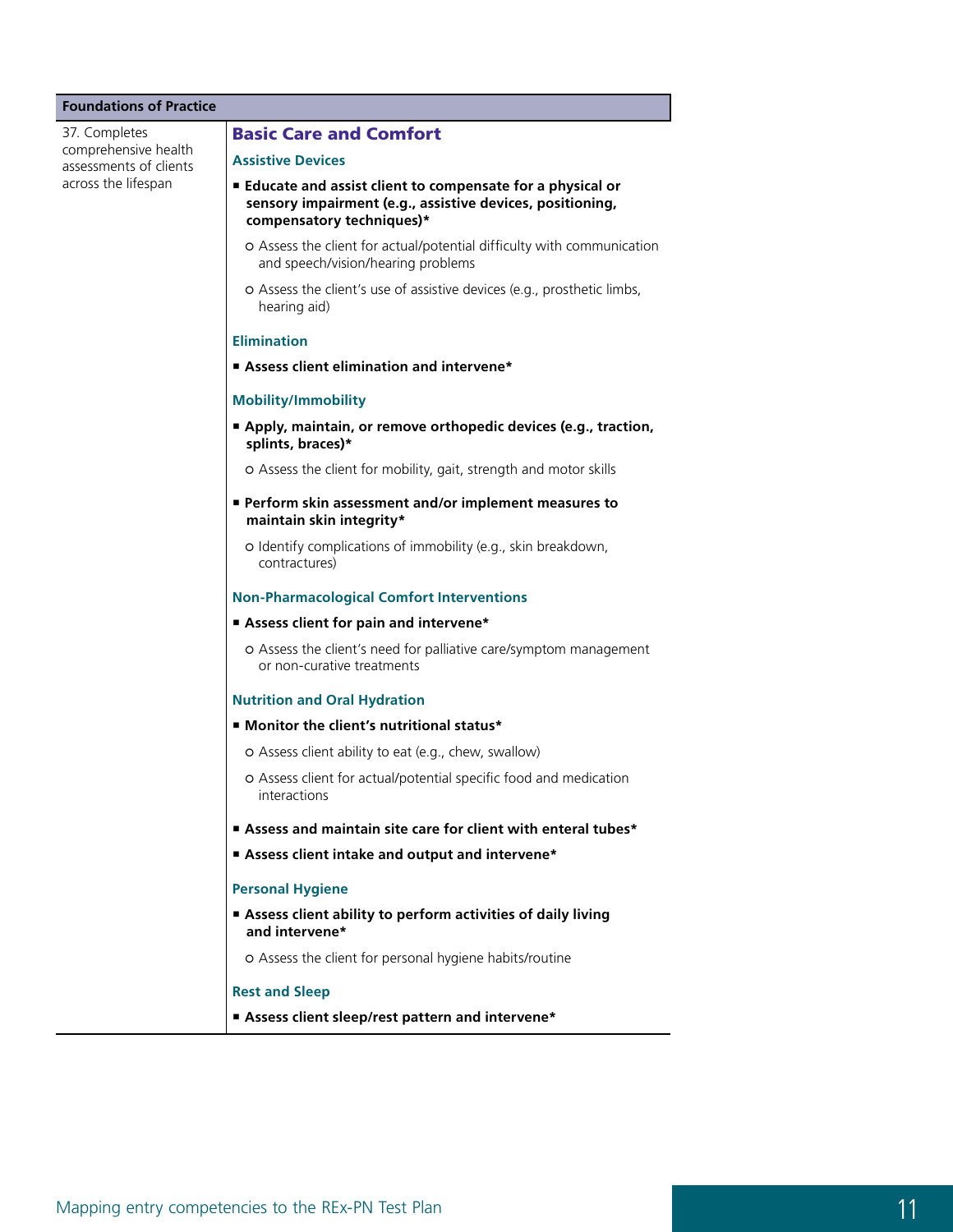37. Completes comprehensive health assessments of clients across the lifespan

#### Pharmacological and Parenteral Therapies

#### **Adverse Effects/Contraindications/Side Effects/Interactions**

o Assess the client for actual or potential side effects and adverse effects of medications (e.g., prescribed, over-the-counter, herbal supplements, pre-existing condition)

#### Reduction of Risk Potential

#### **Changes/Abnormalities in Vital Signs**

■ Assess and respond to changes and/or trends in client **vital signs\*** 

#### **Diagnostic Tests**

- **Monitor the results of diagnostic testing and intervene \*** 
	- o Compare client diagnostic findings with pre-test results

#### **Laboratory Values**

o Compare client laboratory values to normal laboratory values

#### **Potential for Alterations in Body Systems**

- o Identify client potential for aspiration (e.g., feeding tube, sedation, swallowing difficulties)
- o Identify client potential for skin breakdown (e.g., immobility, nutritional status, incontinence)
- o Identify client with increased risk for insufficient vascular perfusion (e.g.,immobilized limb, post-surgery, diabetes)

#### **Potential for Complications of Diagnostic Tests/Treatments/ Procedures**

- Use precautions to prevent injury and/or complications **associated with a procedure or diagnosis \*** 
	- o Assess client for an abnormal response following a diagnostic test/ procedure (e.g., dysrhythmia following cardiac catheterization)

#### **System Specific Assessments**

#### ■ **Perform focused assessments\***

- o Assess the client for abnormal peripheral pulses after a procedure or treatment
- o Assess the client for abnormal neurological status (e.g., level of consciousness, muscle strength, mobility)
- o Assess the client for peripheral edema
- o Assess the client for signs of hypoglycemia or hyperglycemia
- o Identify factors that result in delayed wound healing
- o Perform a risk assessment (e.g., sensory impairment, potential for falls, level of mobility, skin integrity)

#### ■ **Recognize trends and changes in client condition and intervene\***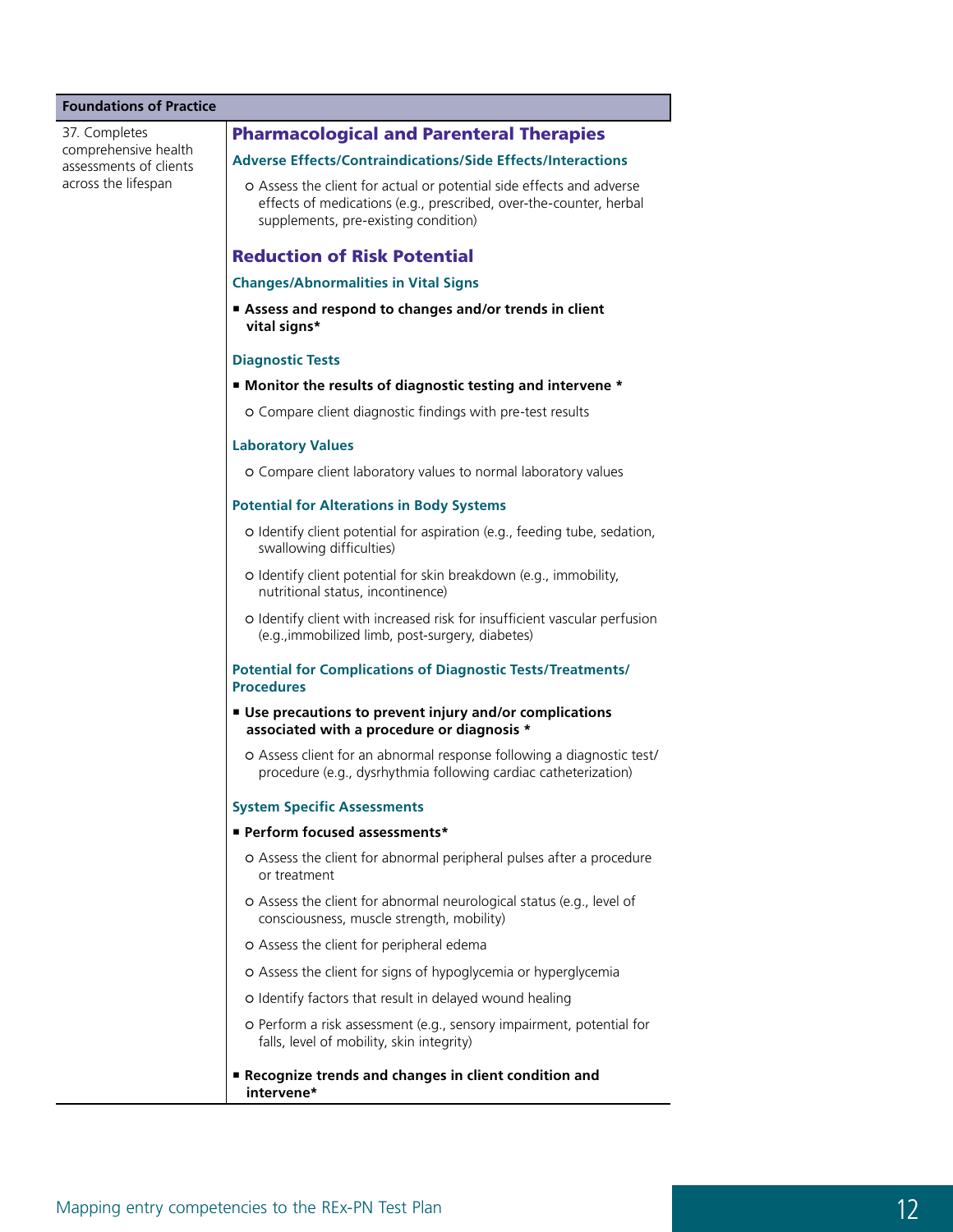| <b>Foundations of Practice</b>                    |                                                                                                                                                          |
|---------------------------------------------------|----------------------------------------------------------------------------------------------------------------------------------------------------------|
| 37. Completes                                     | <b>Physiological Adaptation</b>                                                                                                                          |
| comprehensive health<br>assessments of clients    | <b>Alterations in Body Systems</b>                                                                                                                       |
| across the lifespan                               | ■ Monitor and maintain devices and equipment used for<br>drainage (e.g., surgical wound drains, chest tube suction,<br>negative pressure wound therapy)* |
|                                                   | o Assess tube drainage during the time the client has an alteration<br>in body systems (e.g. amount, colour)                                             |
|                                                   | <b>Illness Management</b>                                                                                                                                |
|                                                   | o Assess adaptation of a client to health alteration, illness and/or<br>disease                                                                          |
|                                                   | o Assess client for signs and symptoms of adverse effects of radiation<br>therapy                                                                        |
|                                                   | <b>Unexpected Response to Therapies</b>                                                                                                                  |
|                                                   | Recognize signs and symptoms of client complications and<br>intervene*                                                                                   |
|                                                   | o Assess the client for unexpected adverse response to therapy<br>(e.g, increased intracranial pressure, hemorrhage)                                     |
| <b>Collaborative Practice</b>                     |                                                                                                                                                          |
| 70. Advocates for the                             | <b>Management of Care</b>                                                                                                                                |
| use of Indigenous health<br>knowledge and healing | <b>Advocacy</b>                                                                                                                                          |
| practices in collaboration                        | Advocate for client rights and needs*                                                                                                                    |
| with the client                                   | o Provide information on advocacy to staff members                                                                                                       |
|                                                   | o Act in the role of client advocate                                                                                                                     |
|                                                   | o Use advocacy resources appropriately (e.g., social worker,<br>chain of command, interpreter)                                                           |
|                                                   | <b>Referrals</b>                                                                                                                                         |
|                                                   | Assess the need for referrals/consults and obtain necessary<br>orders*                                                                                   |
|                                                   | o Identify community resources for the client (e.g., respite care, social<br>services, shelters)                                                         |
|                                                   | <b>Psychosocial Integrity</b>                                                                                                                            |
|                                                   | <b>Cultural Awareness/Cultural Influences on Health</b>                                                                                                  |
|                                                   | Incorporate client cultural practices and beliefs when planning<br>and providing care*                                                                   |
|                                                   | o Evaluate and document how client language needs were met                                                                                               |
|                                                   | o Assess the importance of client culture/ethnicity when planning/<br>providing/evaluating care                                                          |
|                                                   | o Recognize cultural issues that may impact the client's<br>understanding/acceptance of psychiatric diagnosis                                            |
|                                                   | o Respect cultural background/practices of the client                                                                                                    |
|                                                   | Incorporate the use of Indigenous health knowledge and<br>practices when planning and providing care to Indigenous<br>clients*                           |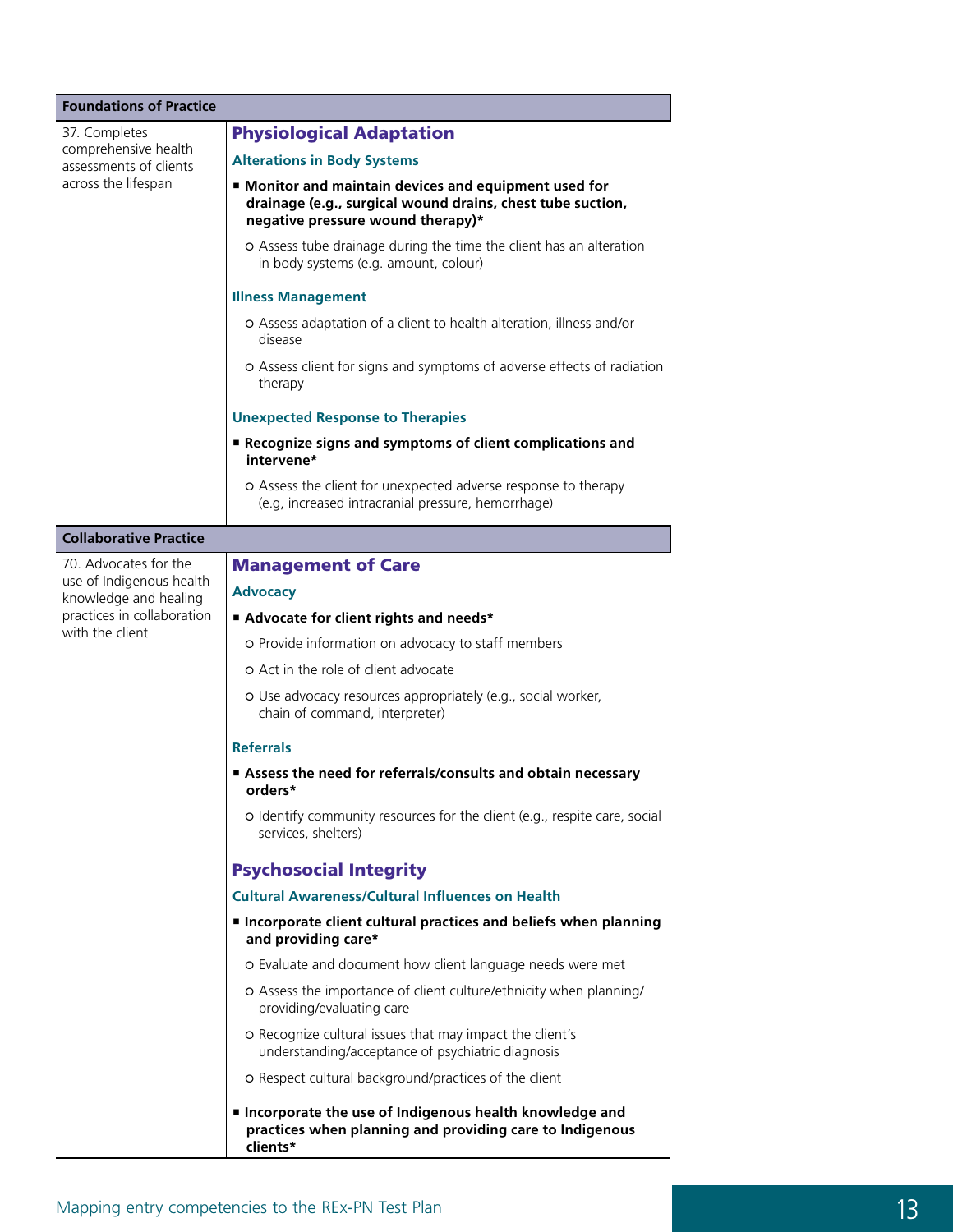# **Reference**

- British Columbia College of Nurses and Midwives. (2020). Entry-level competencies for licensed practical nurses. Retrieved from https://bccnm.ca/Documents/competencies [requisite\\_skills/LPN\\_entry\\_to\\_practice\\_competencies.pdf](https://bccnm.ca/Documents/competencies_requisite_skills/LPN_entry_to_practice_competencies.pdf)
- College of Nurses of Ontario. (2019). Entry-to-Practice Competencies for Registered Practical Nurses. Retrieved from http://www.cno.org/globalassets/docs/ [reg/41042entrypracrpn-2020.pdf](http://www.cno.org/globalassets/docs/reg/41042_entrypracrpn-2020.pdf)
- National Council of State Boards of Nursing, Inc. (2019). 2019 REx-PN Practice Analysis. Chicago: Author. Retrieved from [https://www.ncsbn.org/FINAL\\_RExPN\\_PA.pdf](https://www.ncsbn.org/FINAL_RExPN_PA.pdf)
- National Council of State Boards of Nursing, Inc. (2020). 2020 REx-PN Test Plan. Chicago: Author. Retrieved from [https://www.ncsbn.org/2022\\_RExPN\\_FINAL.pdf](https://www.ncsbn.org/2022_RExPN_FINAL.pdf)